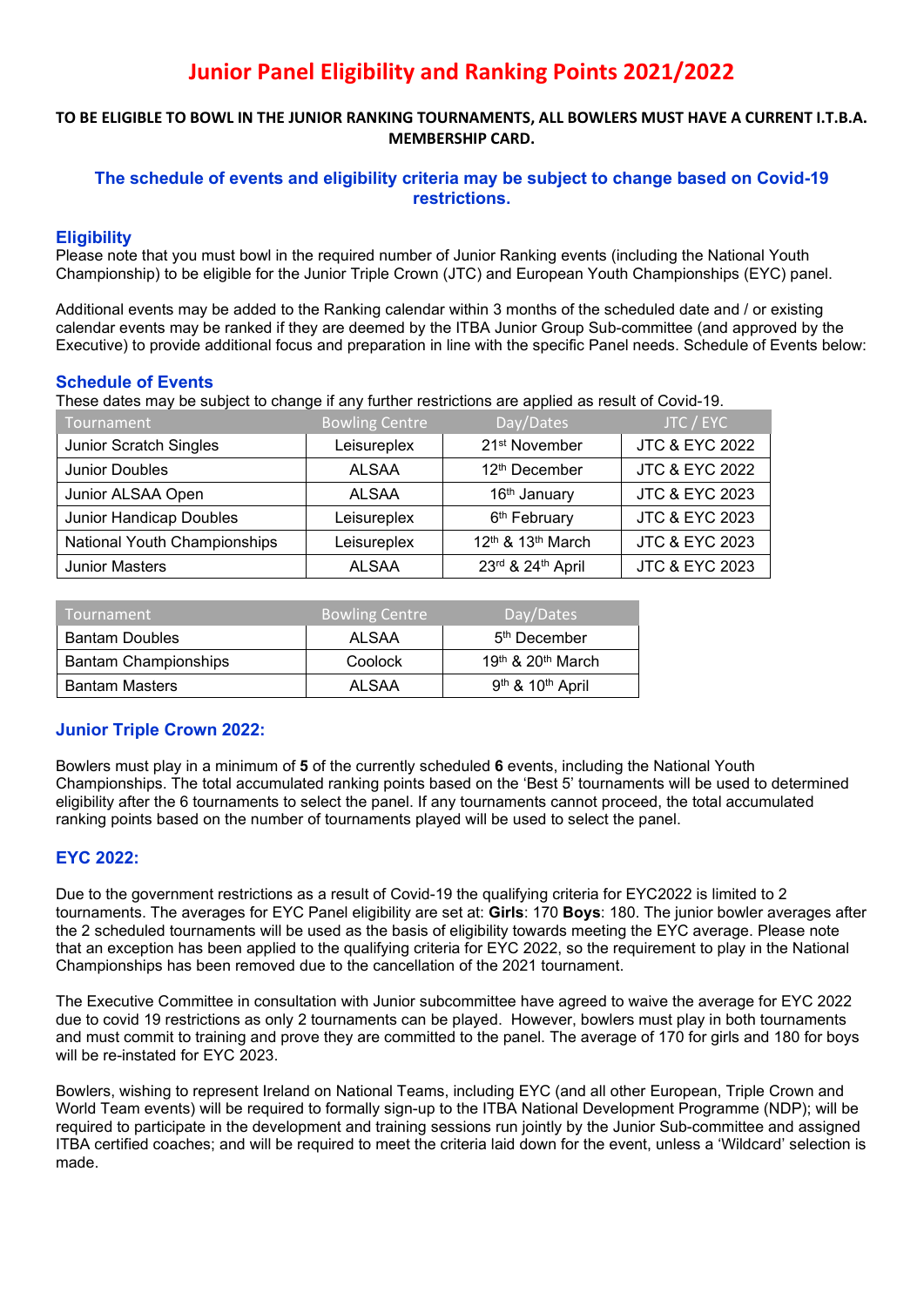#### **Wildcards:**

Wildcard - Bowlers outside the panel selection or who have not met the required average (EYC), who feel they may be eligible for a Wildcard may make a written application to the Junior Selection Committee stating their case and why they feel they are deserving of a place on the Panel. The Junior Selection Committee will make a decision based on the merits of this application. All applications will be reviewed fairly and objectively with the ultimate mission of achieving the best and strongest Junior Team possible. Applications for a Wildcard must be submitted to juniors@tenpinbowling.ie and will be forwarded to the Junior Selection Committee.

Alternatively, if the Junior Selection Committee feel that a junior bowler may be eligible for / deserving of / benefit from a Wildcard selection, they may recommend for ratification a junior bowler as part of the Panel. All recommendations will be made with the ultimate mission of achieving the best and strongest Junior Team possible.

There is no requirement for the Wildcard spot(s) to be filled or any guarantee of an application being approved even if those spot(s) are not filled.

Reasons for a Wildcard can include, but are not limited to:

- A bowler has competed in an overseas tournament and was unable to meet some of the requirements in the criteria.
- A bowler returning from injury and has displayed their quality in tournaments / leagues since their return.

Any issues or circumstances outside of a bowlers control that specifically limits the bowlers participation in the required number of tournaments or meeting the required average.

# **Dress Code & Rules:**

#### **As these events are I.T.B.A. Junior Ranking Tournaments, the following dress code applies:**

- Girls must wear plain-coloured skorts or black slacks.
- Boys must wear plain-black slacks.
- Shorts, leggings, sleeveless tops, tee shirts and V-neck tee shirts are amongst the clothing items not permitted.

All bowlers must have their name fully permanently printed or embroidered on the back of a polo-shirt, collared shirt or sports top (new style bowling shirts with large rounded collar) throughout the tournament including finals.

# **Dress Code for International Tournaments (JTC, EYC, WYC):**

#### **All bowlers travelling to International Junior Tournaments must adhere to the following Dress Code**

- Ireland Jackets must be worn travelling to and from the tournaments
- Bowlers must wear a plain white Polo shirt travelling to and from these tournaments.
- All bowlers must wear black slacks travelling to and from these tournaments.
- All bowlers must wear black shoes travelling to and from these tournaments.

#### **Training Sessions for International Tournaments:**

All bowlers taking part in the scheduled training sessions must adhere to the Dress Code for Junior Ranked **Tournaments** 

#### **Rules:**

#### **The following Rules apply to all bowlers:**

Bowlers must be on time and register 10 minutes before training is scheduled. LATE check-in could lead to a bowler not being allowed to take part in that session.

- All bowlers must check-in before going on the lanes.
- Mobile phones are not permitted once you register for tournaments or training and must be switched off during play.
- The use of earphones is not permitted during training sessions or Junior tournaments.

All bowlers are expected to comply with the members Code of Ethics and Social Media Policy - both of which are available online – www.tenpinbowling.ie

Failure to comply with these Rules may result in loss of ranking points and loss of eligibility for selection. Serious breaches of the Code of Ethics or Social Media Policy may result in loss of eligibility for selection and withdrawal of ITBA membership.

# **Ranking Points:**

#### **Ranking points will be allocated after the final standings. Exceptions to this are:**

- Junior Doubles ranking points will be allocated after the first 6 games.
- ALSAA Open ranking points will be allocated after first 5 games and not after re-entry with best 5 games.
- Junior Handicap Doubles ranking points will be allocated after the first 6 games based on scratch score.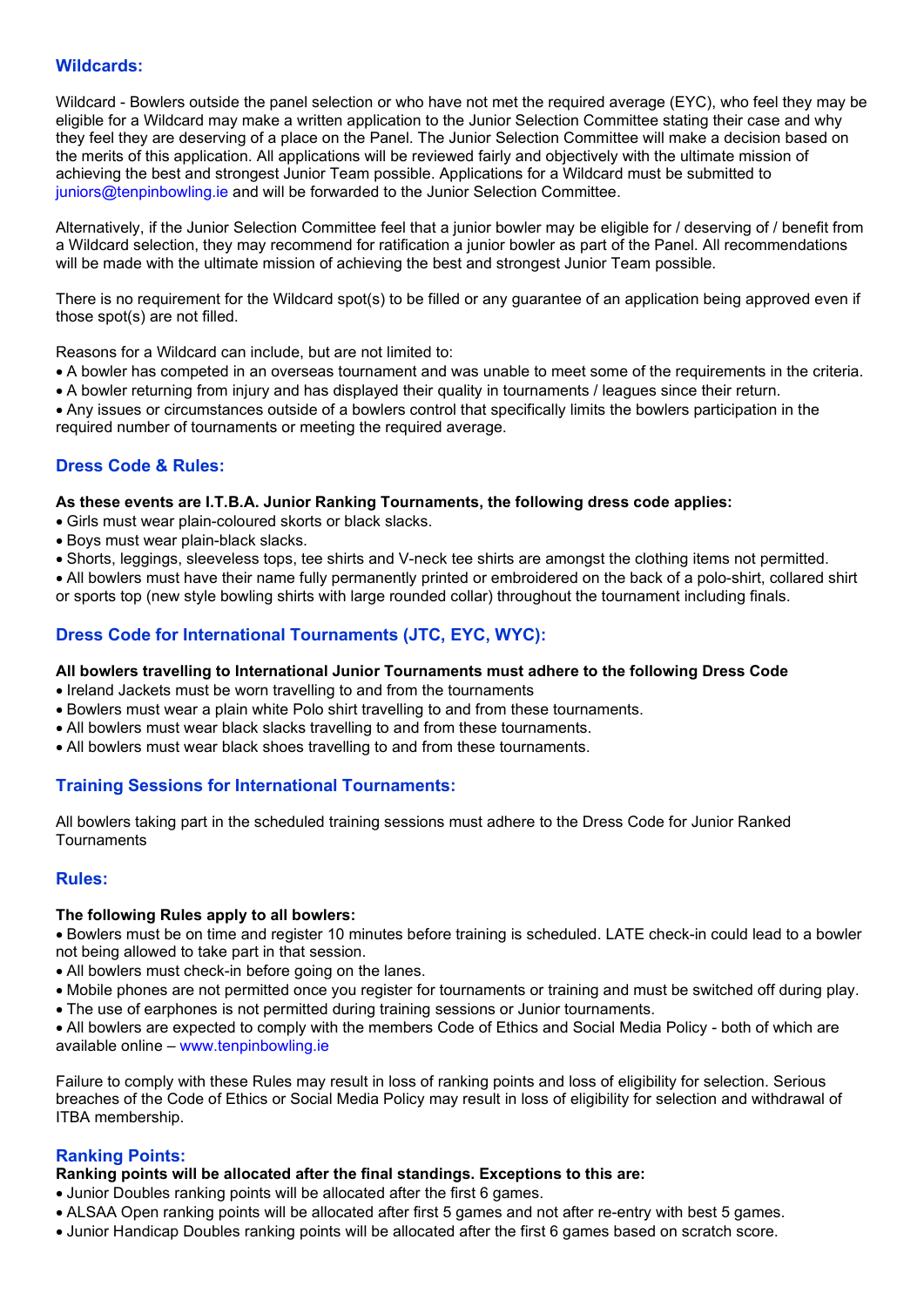• Junior Masters ranking points will be allocated after the first 6 games.

### **Deduction of Ranking Points:**

**Number of Ranking points deducted for the following will be determined by the Junior Committee.** 

Late registration for Junior tournaments and Training Sessions.

- Failing to notify your Team Manager if you are not turning-up for Training Sessions.
- Use of foul language or inappropriate gestures on or off the lanes.
- Use of mobile phones or earphones, after registration until finish, at Training Sessions and Junior Tournament.
- Respect to fellow bowlers, Coaches and Junior Sub-committee members on or off the lanes.

**Note: Bowlers retain their right to appeal any decision, as set-out in the ITBA Constitution.** 

### **Selection Procedure (JTC/EYC):**

The Executive Committee, in consultation with the Junior Sub-committee, will shortly appoint a Junior Selection Committee for the 2021-2022 season. This Junior Selection Committee will adopt the enclosed Eligibility and Selection Criteria when selecting Panel(s) and bowler(s).

Where selection is necessary to determine which bowler(s) shall represent the country or the Association in any tournaments, such selection for Juniors, shall be the responsibility of the Junior Selection Committee.

The Junior Selection Committee shall submit to the Executive Committee for ratification a maximum Panel of 8 bowlers for both boys and girls. Such Panel will be published, when duly ratified.

To be eligible for Panel selection bowlers must:

 $\circ$  hold an Irish passport and are in good standing with the Association

 $\circ$  have achieved the required Ranking points and/or minimum average (EYC) or be approved via the Wildcard system

 $\circ$  when the Panel is ratified, bowlers must attend 80% of the Training Sessions set-out by the Team Manager.

#### **It must be understood that:**

being in the top four (EYC or JTC) on the Rankings entitles a bowler to a place on the Panel but does not automatically entitle them to a place on the Team.

the Junior Committee (in consultation with the Executive Committee) reserves the right not to send a team to an event where it believes the Panel of bowlers eligible for selection has not reached the required standard or financial constraints within the ITBA does not allow participation.

# **Selection Criteria**

The following will be taken into consideration for Team selection:

- Position on ranking list
- Average
- Current form
- Willingness to accept coaching
- Dress code
- Behaviour & Attitude
- Attendance & Time Keeping
- Attendance of Panel Training Sessions
- Ability to be a "team player" both on and off the lanes

**It must also be understood that when the Team(s) is selected the decision of the Selectors is final.** 

**ITBA Junior/Youth Group Sub - committee <b>by Dated: 26<sup>th</sup>** September 2021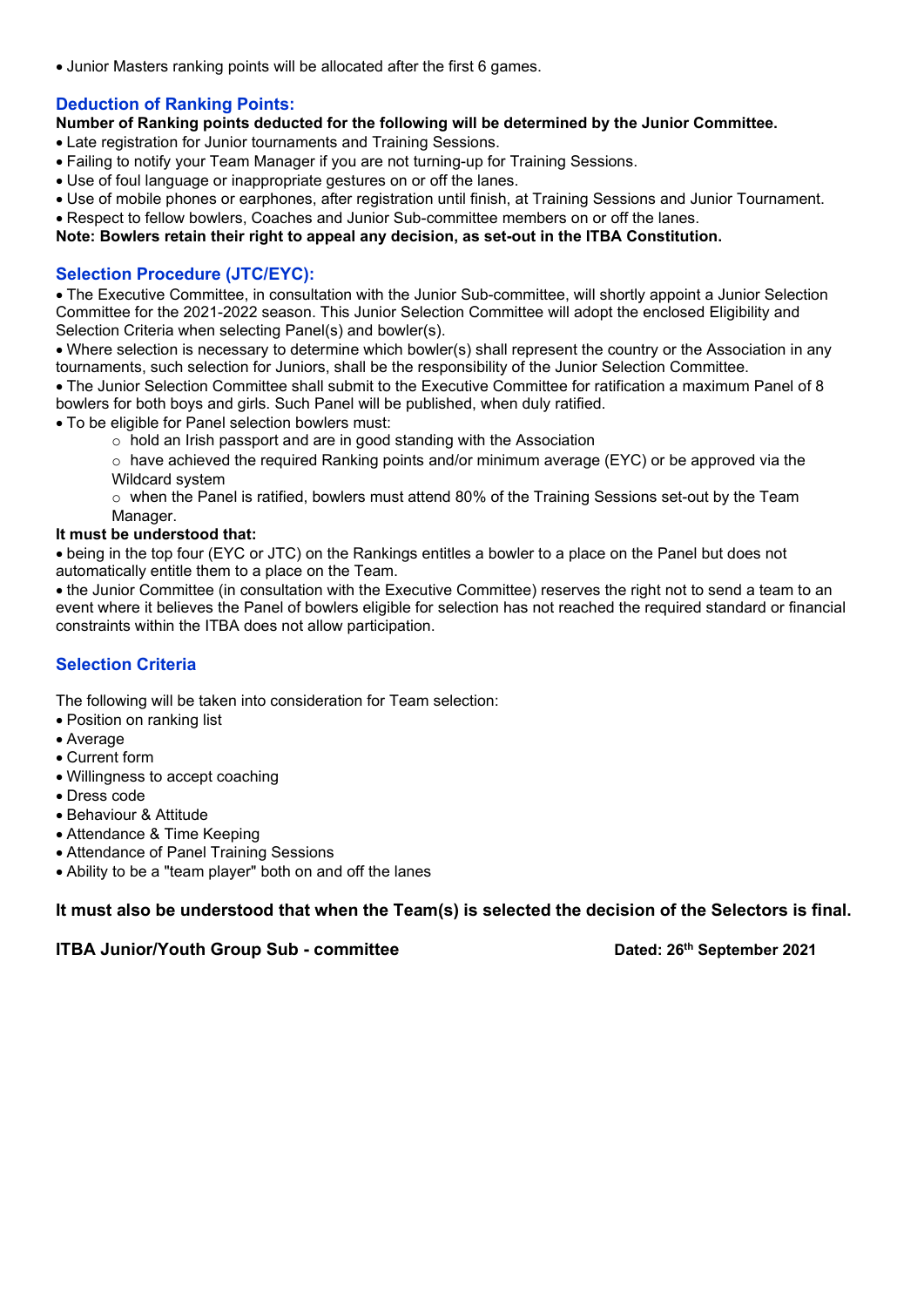# **Junior Panel Eligibility and Ranking Points 2021/2022**  *Appendix 1* ANTI-DOPING

The ITBA – www.tenpinbowling.ie , World Bowling – www.worldbowling.org and Sport Ireland www.sportireland.ie are all committed to providing a clean sport and a stage upon where athletes can compete in fairness. The use of doping substances or doping methods to enhance performance is fundamentally wrong and is detrimental to the overall impact of bowling. Drug misuse can be harmful to an athlete's health and also indirectly impact other athletes competing in bowling. To ensure integrity of the sport of bowling, the ITBA is fully signed-up to World Bowling and Sport Ireland's National Programme and will enforce the World Anti-Doping Code developed by the World Anti-Doping Agency (WADA) www.wada-ama.org/en.

# **WHAT IS DOPING:**

Doping is defined as the occurrence of one or more of the following anti-doping rule violations:

- Presence of a prohibited substance (such as steroids, stimulants, hormones, diuretics or narcotics) in an athlete's sample.
- Possession, trafficking, use or attempted use of a prohibited substance or method (such as blood transfusions or gene doping).
- Refusing to submit to sample collection.
- Failure to file whereabouts information and missed tests.
- Tampering with any part of the doping control process.
- Administering or attempting to administer a prohibited substance or method to an athlete.

# **AS AN ATHLETE, WHAT DO YOU NEED TO KNOW ABOUT DOPING?**

Any athlete may be tested in- and out-of-competition at anytime, anywhere and with no advance notice. The principle of strict liability applies in anti-doping – if it is in the athlete's body, the athlete is responsible for it.

# **Athletes' responsibilities include (but are not limited to):**

- complying with the Sport Ireland's Anti-Doping Rules in line with the World Anti-Doping Code;
- being available for sample collection (urine or blood), whether in-competition or out-of-competition;
- ensuring that no prohibited substance enters his body and that no prohibited method is used;
- making sure that any treatment is not prohibited according to the Prohibited List in force and checking this with the prescribing physicians, or directly with the Sport Ireland if necessary;
- applying to the Sport Ireland if no alternative permitted treatment is possible and a Therapeutic Use Exemption (TUE) is required (see the Sport Ireland TUE application process)

Every athlete needs to take into account the list of prohibited substances and know what are his/her rights and responsibilities under the World Anti-Doping Code and the IF anti-doping rules. Athletes should know that, under the Code, they are strictly liable whenever a prohibited substance is found in their body. This means that a violation occurs whether or not the athlete intentionally, knowingly or unknowingly, used a prohibited substance or was negligent or otherwise at fault.

The World Anti-Doping Code (Code) is the core document that provides the framework for harmonized antidoping policies, rules and regulations within sport organizations and among public authorities. It works in conjunction with five International Standards aimed at bringing harmonization among anti-doping organisations in various areas: testing, laboratories, Therapeutic Use Exemptions (TUEs), protection of privacy and personal information, and the List of Prohibited Substances and Methods. The Code and the Standards are mandatory documents for WADA's stakeholders. These documents are supported by non-mandatory guidelines.

The ITBA Anti-Doping Officer Anti-Doping Update for the AGM, pointed out the ITBA following:

*"I attended the Sport Ireland 2017 Anti-Doping Annual Review which was held in March. Great emphasis was placed on the increasing use of nutritional supplements by Irish athletes. These supplements can pose risks to athletes as many can contain prohibited substances and if the packaging does not have a Marketing Authorisation number it cannot be checked."*